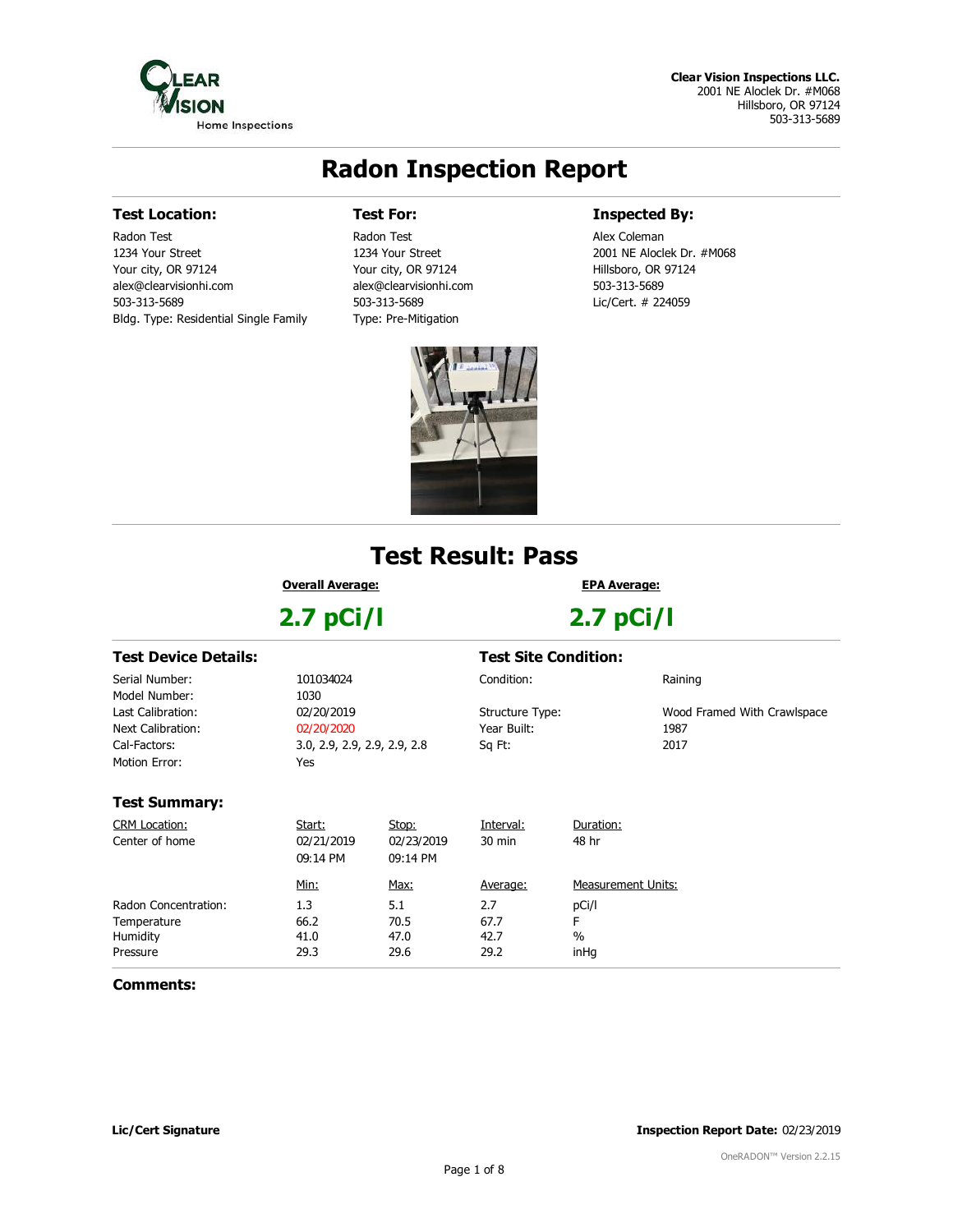



# **Radon Inspection Chart**

**Test Result: Pass**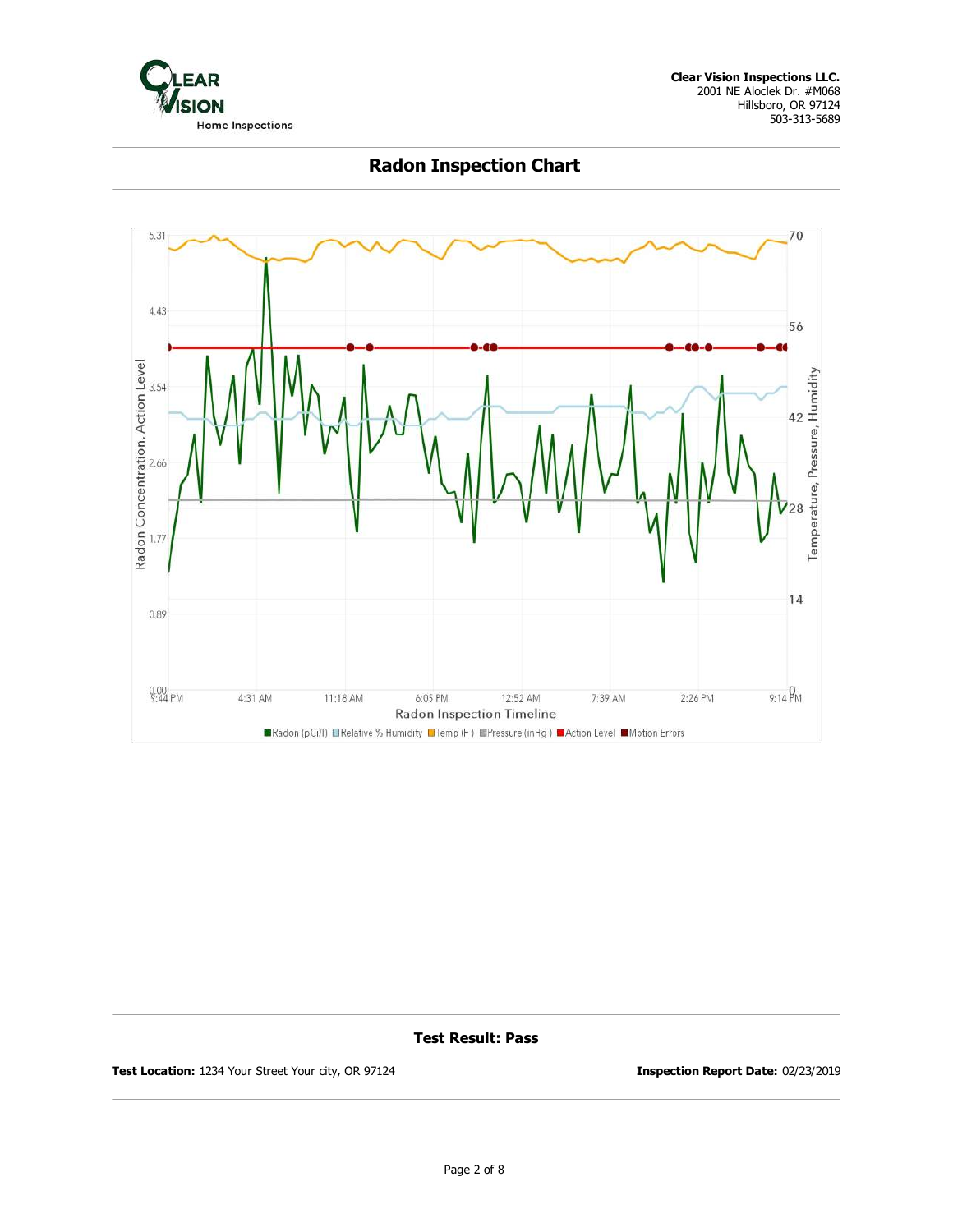

# **Test Checklist**

- $\Box$  The location of the detector was selected so the detector was not to be disturbed during testing.
- The monitor was not placed in an area of high humidity such as: Kitchen, laundry room, cellar, spa room, garage, crawl space or sump area.
- $\Box$  The detector was not located near drafts caused by HVAC vents, windows and doors.
- $\Box$  Whole house fans were turned off during the testing.
- $\Box$  The detector was not placed near areas of excessive heat, such as a fireplace or in direct sunlight.
- $\Box$  Portable window fans were removed or sealed in place prior to testing.
- $\Box$  The detector was placed within the breathing zone of at least 20 inches to 6 feet above the floor and at least 1 foot below the ceiling if suspended.
- $\Box$  Window air conditioners were operable in recirculation mode only.
- $\Box$  The detector was not placed within 1 foot of outside walls of the home or within 3 feet of any windows or doors to the exterior of the home.
- $\Box$  Ceiling fans, portable dehumidifiers, portable humidifiers, portable air filters, and all window air conditioners are not operated within 20 feet of the detector.

#### **Test Result: Pass**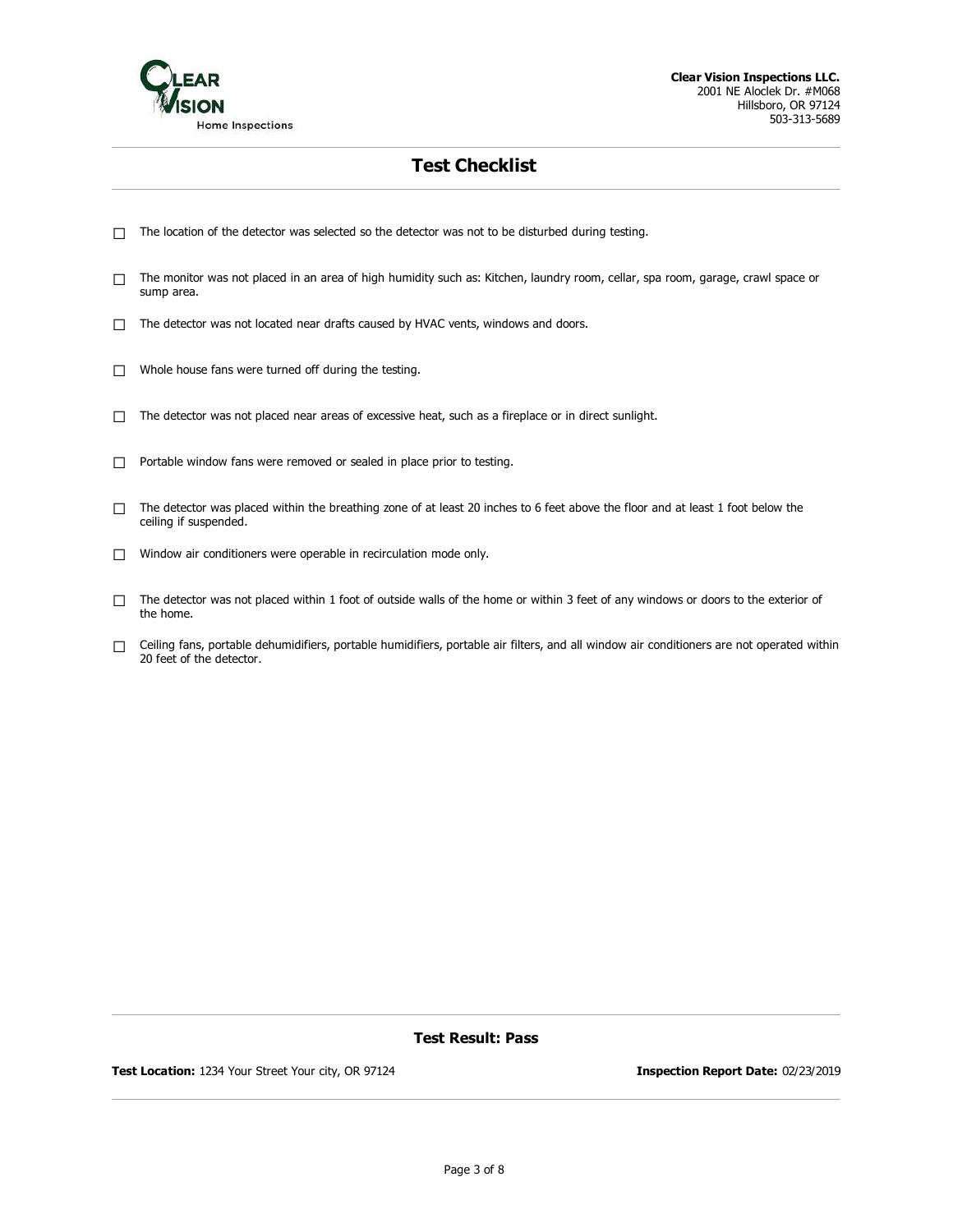

## **Test Table** Date/Time Radon(pCi/l) Temp(F) Pres(inHg) Humidity(%) Flags 02/11/19 09:44 PM 1.4 68.5 29.5 43.0 M 02/11/19 10:14 PM 1.9 68.2 29.5 43.0 02/11/19 10:44 PM 2.4 68.7 29.5 43.0 02/11/19 11:14 PM 2.5 69.6 29.5 42.0 02/11/19 11:44 PM 3.0 69.8 29.5 42.0 02/12/19 12:14 AM 2.2 69.4 29.5 42.0 02/12/19 12:44 AM 3.9 69.6 29.5 42.0 02/12/19 01:14 AM 3.2 70.5 29.5 41.0 02/12/19 01:44 AM 2.9 69.6 29.5 41.0 02/12/19 02:14 AM 3.2 70.0 29.5 41.0 02/12/19 02:44 AM 3.7 69.1 29.5 41.0 02/12/19 03:14 AM 2.6 68.4 29.5 41.0 02/12/19 03:44 AM 3.8 67.6 29.5 42.0 02/12/19 04:14 AM 4.0 67.1 29.5 42.0 02/12/19 04:44 AM 3.3 66.7 29.5 43.0 02/12/19 05:14 AM 5.1 66.4 29.5 43.0 02/12/19 05:44 AM 3.9 66.9 29.5 42.0 02/12/19 06:14 AM 2.3 66.6 29.5 42.0 02/12/19 06:44 AM 3.9 66.9 29.5 42.0 02/12/19 07:14 AM 3.4 66.9 29.5 42.0 02/12/19 07:44 AM 3.9 66.7 29.5 43.0 02/12/19 08:14 AM 3.0 66.4 29.5 43.0 02/12/19 08:44 AM 3.6 66.9 29.5 43.0 02/12/19 09:14 AM 3.4 69.1 29.5 42.0 02/12/19 09:44 AM 2.8 69.6 29.5 41.0 02/12/19 10:14 AM 3.1 69.8 29.5 41.0 02/12/19 10:44 AM 3.0 69.6 29.5 41.0 02/12/19 11:14 AM 3.4 68.7 29.5 42.0 02/12/19 11:44 AM 2.4 69.3 29.5 41.0 M 02/12/19 12:14 PM 1.8 69.6 29.5 41.0 02/12/19 12:44 PM 3.8 68.7 29.6 42.0 02/12/19 01:14 PM 2.8 68.0 29.5 42.0 M 02/12/19 01:44 PM 2.9 69.4 29.6 2.9 2.9 69.4 22.0 02/12/19 02:14 PM 3.0 68.4 29.5 42.0 -02/12/19 02:44 PM 3.3 67.8 29.6 42.0 02/12/19 03:14 PM 3.0 69.1 29.5 42.0 02/12/19 03:44 PM 3.0 69.8 29.6 41.0 02/12/19 04:14 PM 3.5 69.6 29.6 29.6 41.0 02/12/19 04:44 PM 3.4 69.4 29.6 41.0 02/12/19 05:14 PM 3.0 68.4 29.5 41.0 02/12/19 05:44 PM 2.5 67.8 29.6 29.6 42.0 02/12/19 06:14 PM 3.0 67.3 29.5 42.0 02/12/19 06:44 PM 2.4 66.7 29.5 43.0 02/12/19 07:14 PM 2.3 68.5 29.6 42.0

### **Test Result: Pass**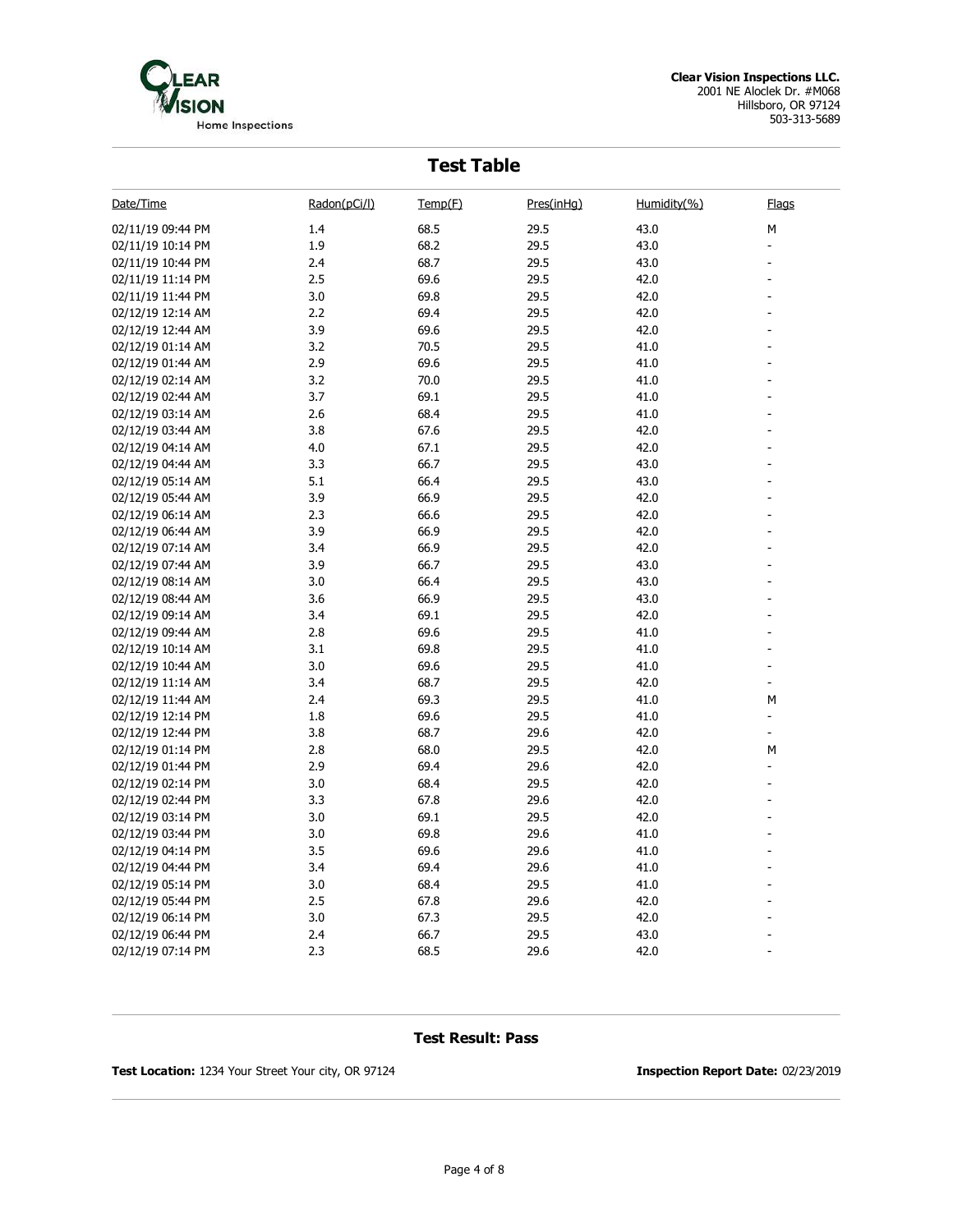

| <b>Test Table</b> |              |         |            |             |                          |  |  |  |  |
|-------------------|--------------|---------|------------|-------------|--------------------------|--|--|--|--|
| Date/Time         | Radon(pCi/l) | Temp(F) | Pres(inHg) | Humidity(%) | <b>Flags</b>             |  |  |  |  |
| 02/12/19 07:44 PM | 2.3          | 69.8    | 29.6       | 42.0        |                          |  |  |  |  |
| 02/12/19 08:14 PM | 2.0          | 69.6    | 29.6       | 42.0        |                          |  |  |  |  |
| 02/12/19 08:44 PM | 2.8          | 69.6    | 29.6       | 42.0        | $\overline{a}$           |  |  |  |  |
| 02/12/19 09:14 PM | 1.7          | 68.9    | 29.6       | 43.0        | м                        |  |  |  |  |
| 02/12/19 09:44 PM | 2.9          | 68.2    | 29.6       | 44.0        | $\qquad \qquad -$        |  |  |  |  |
| 02/12/19 10:14 PM | 3.7          | 68.9    | 29.6       | 44.0        | м                        |  |  |  |  |
| 02/12/19 10:44 PM | 2.2          | 68.7    | 29.5       | 44.0        | М                        |  |  |  |  |
| 02/12/19 11:14 PM | 2.3          | 69.4    | 29.5       | 44.0        | $\overline{a}$           |  |  |  |  |
| 02/12/19 11:44 PM | $2.5\,$      | 69.6    | 29.5       | 43.0        |                          |  |  |  |  |
| 02/13/19 12:14 AM | 2.5          | 69.6    | 29.5       | 43.0        |                          |  |  |  |  |
| 02/13/19 12:44 AM | 2.4          | 69.8    | 29.5       | 43.0        |                          |  |  |  |  |
| 02/13/19 01:14 AM | 2.0          | 69.6    | 29.5       | 43.0        |                          |  |  |  |  |
| 02/13/19 01:44 AM | 2.5          | 69.8    | 29.5       | 43.0        |                          |  |  |  |  |
| 02/13/19 02:14 AM | 3.1          | 69.3    | 29.5       | 43.0        |                          |  |  |  |  |
| 02/13/19 02:44 AM | 2.3          | 69.3    | 29.5       | 43.0        |                          |  |  |  |  |
| 02/13/19 03:14 AM | 3.0          | 68.4    | 29.5       | 43.0        |                          |  |  |  |  |
|                   | 2.1          | 67.6    | 29.5       | 44.0        |                          |  |  |  |  |
| 02/13/19 03:44 AM |              | 66.9    |            | 44.0        |                          |  |  |  |  |
| 02/13/19 04:14 AM | 2.4          |         | 29.5       |             |                          |  |  |  |  |
| 02/13/19 04:44 AM | 2.9          | 66.4    | 29.5       | 44.0        |                          |  |  |  |  |
| 02/13/19 05:14 AM | 1.8          | 66.7    | 29.5       | 44.0        |                          |  |  |  |  |
| 02/13/19 05:44 AM | 2.7          | 66.6    | 29.5       | 44.0        |                          |  |  |  |  |
| 02/13/19 06:14 AM | 3.5          | 66.9    | 29.4       | 44.0        |                          |  |  |  |  |
| 02/13/19 06:44 AM | 2.7          | 66.4    | 29.4       | 44.0        |                          |  |  |  |  |
| 02/13/19 07:14 AM | 2.3          | 66.7    | 29.4       | 44.0        |                          |  |  |  |  |
| 02/13/19 07:44 AM | 2.5          | 66.6    | 29.4       | 44.0        |                          |  |  |  |  |
| 02/13/19 08:14 AM | $2.5\,$      | 66.9    | 29.4       | 44.0        |                          |  |  |  |  |
| 02/13/19 08:44 AM | 2.9          | 66.2    | 29.4       | 44.0        |                          |  |  |  |  |
| 02/13/19 09:14 AM | 3.6          | 67.8    | 29.4       | 43.0        |                          |  |  |  |  |
| 02/13/19 09:44 AM | 2.2          | 68.4    | 29.4       | 43.0        |                          |  |  |  |  |
| 02/13/19 10:14 AM | 2.3          | 68.7    | 29.4       | 43.0        |                          |  |  |  |  |
| 02/13/19 10:44 AM | 1.8          | 69.6    | 29.4       | 42.0        |                          |  |  |  |  |
| 02/13/19 11:14 AM | 2.1          | 68.4    | 29.4       | 43.0        | $\overline{a}$           |  |  |  |  |
| 02/13/19 11:44 AM | 1.3          | 68.7    | 29.4       | 43.0        | $\overline{a}$           |  |  |  |  |
| 02/13/19 12:14 PM | 2.5          | 68.4    | 29.4       | 44.0        | М                        |  |  |  |  |
| 02/13/19 12:44 PM | 2.2          | 69.1    | 29.4       | 43.0        | $\overline{\phantom{0}}$ |  |  |  |  |
| 02/13/19 01:14 PM | 3.2          | 69.4    | 29.4       | 44.0        | $\frac{1}{2}$            |  |  |  |  |
| 02/13/19 01:44 PM | 1.8          | 68.7    | 29.4       | 46.0        | М                        |  |  |  |  |
| 02/13/19 02:14 PM | 1.5          | 68.2    | 29.4       | 47.0        | м                        |  |  |  |  |
| 02/13/19 02:44 PM | 2.7          | 68.0    | 29.4       | 47.0        | $\overline{\phantom{0}}$ |  |  |  |  |
| 02/13/19 03:14 PM | 2.2          | 69.1    | 29.4       | 46.0        | м                        |  |  |  |  |
| 02/13/19 03:44 PM | 2.7          | 68.9    | 29.4       | 45.0        |                          |  |  |  |  |
| 02/13/19 04:14 PM | 3.7          | 68.2    | 29.4       | 46.0        |                          |  |  |  |  |
| 02/13/19 04:44 PM | 2.5          | 67.8    | 29.4       | 46.0        |                          |  |  |  |  |
| 02/13/19 05:14 PM | 2.3          | 67.8    | 29.4       | 46.0        |                          |  |  |  |  |

### **Test Result: Pass**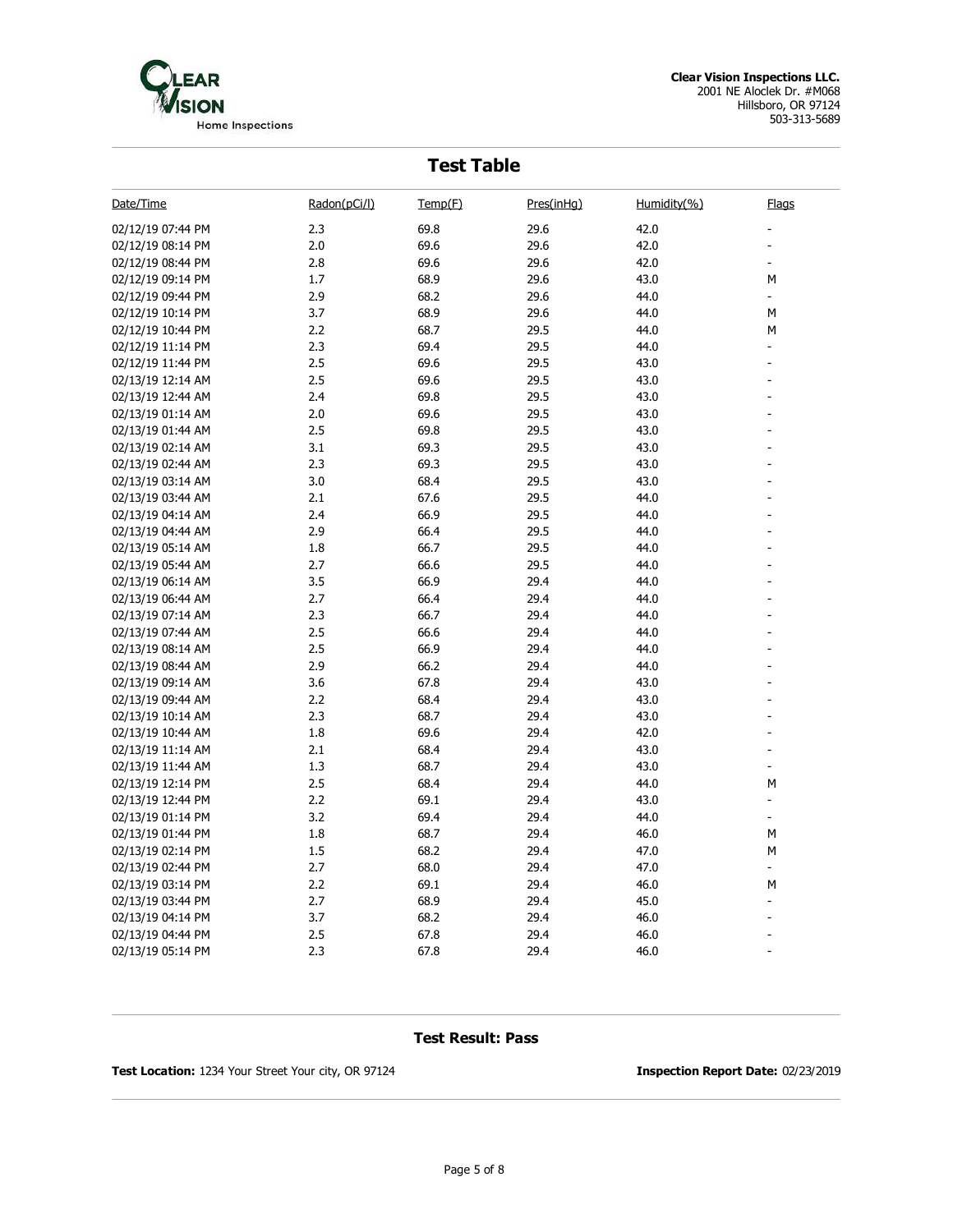

| <b>Test Table</b> |              |         |            |             |                          |  |  |  |  |
|-------------------|--------------|---------|------------|-------------|--------------------------|--|--|--|--|
| Date/Time         | Radon(pCi/l) | Temp(F) | Pres(inHq) | Humidity(%) | <b>Flags</b>             |  |  |  |  |
| 02/13/19 05:44 PM | 3.0          | 67.5    | 29.4       | 46.0        | $\overline{\phantom{0}}$ |  |  |  |  |
| 02/13/19 06:14 PM | 2.6          | 67.1    | 29.4       | 46.0        | $\overline{\phantom{0}}$ |  |  |  |  |
| 02/13/19 06:44 PM | 2.5          | 66.7    | 29.4       | 46.0        | $\overline{\phantom{0}}$ |  |  |  |  |
| 02/13/19 07:14 PM | 1.7          | 68.7    | 29.4       | 45.0        | M                        |  |  |  |  |
| 02/13/19 07:44 PM | 1.8          | 69.8    | 29.3       | 46.0        | $\overline{\phantom{0}}$ |  |  |  |  |
| 02/13/19 08:14 PM | 2.5          | 69.6    | 29.4       | 46.0        | $\overline{\phantom{0}}$ |  |  |  |  |
| 02/13/19 08:44 PM | 2.1          | 69.4    | 29.4       | 47.0        | M                        |  |  |  |  |
| 02/13/19 09:14 PM | 2.2          | 69.3    | 29.3       | 47.0        | M                        |  |  |  |  |
|                   |              |         |            |             |                          |  |  |  |  |

**Test Result: Pass**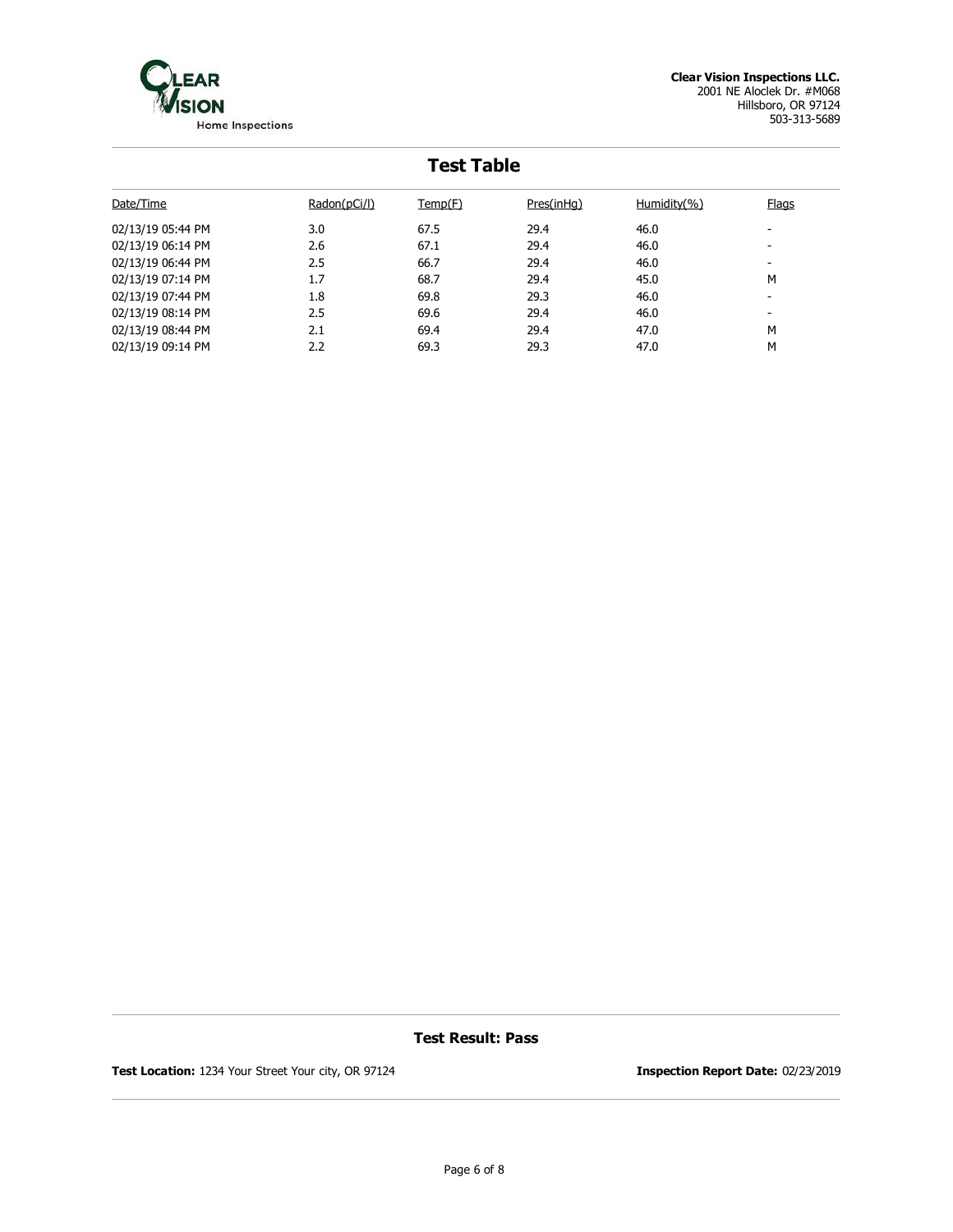

# **Radon Test Information**

#### **Radon Risk Information**

Radon causes lung cancer by means of the decay of its daughter products after breathing in air contaminated with higher levels of Radon. The World Health Organization (WHO) estimates that 15% of lung cancers worldwide are caused by exposure to elevated indoor levels of Radon. Overall, radon is the second leading cause of lung cancer responsible for about 21,000 lung cancer deaths every year in the US alone. Radon gas is the number one cause of lung cancer among non-smokers. The U.S. Environmental Protection Agency (EPA), the U.S. Surgeon General, and the Center for Disease Control and Prevention (CDC) strongly recommend that ALL homebuyers have an indoor radon test performed prior to purchase or taking occupancy and recommend having the radon levels professionally mitigated if elevated radon concentrations are found.

#### **Understanding Radon Test Results**

Recommended Action Levels vary by country and typically range from 3 pCi/l (100 Bq/m3) to 8 pCi/l (300 Bq/m3). Recommendations below are based on test results by a Continuous Radon Monitor (CRM) Test of at least 24h duration and are based on recommendations by the EPA.

Measured Average Radon Level:

- At or above 4.0 pCi/l (148 Bq/m3): Corrective measures to reduce exposure to radon gas is strongly recommended (ANSI MAH2014)
- · Between 2-4 pCi/l (74-148 Bq/m3): Consider mitigation or periodic retest as indoor Radon levels vary by season and weather conditions
- Below 2 pCi/l (74 Bq/m3): Consider bi-annual retest or whenever significant changes to the home structure or mechanical systems occurred

### **Test Result: Pass**